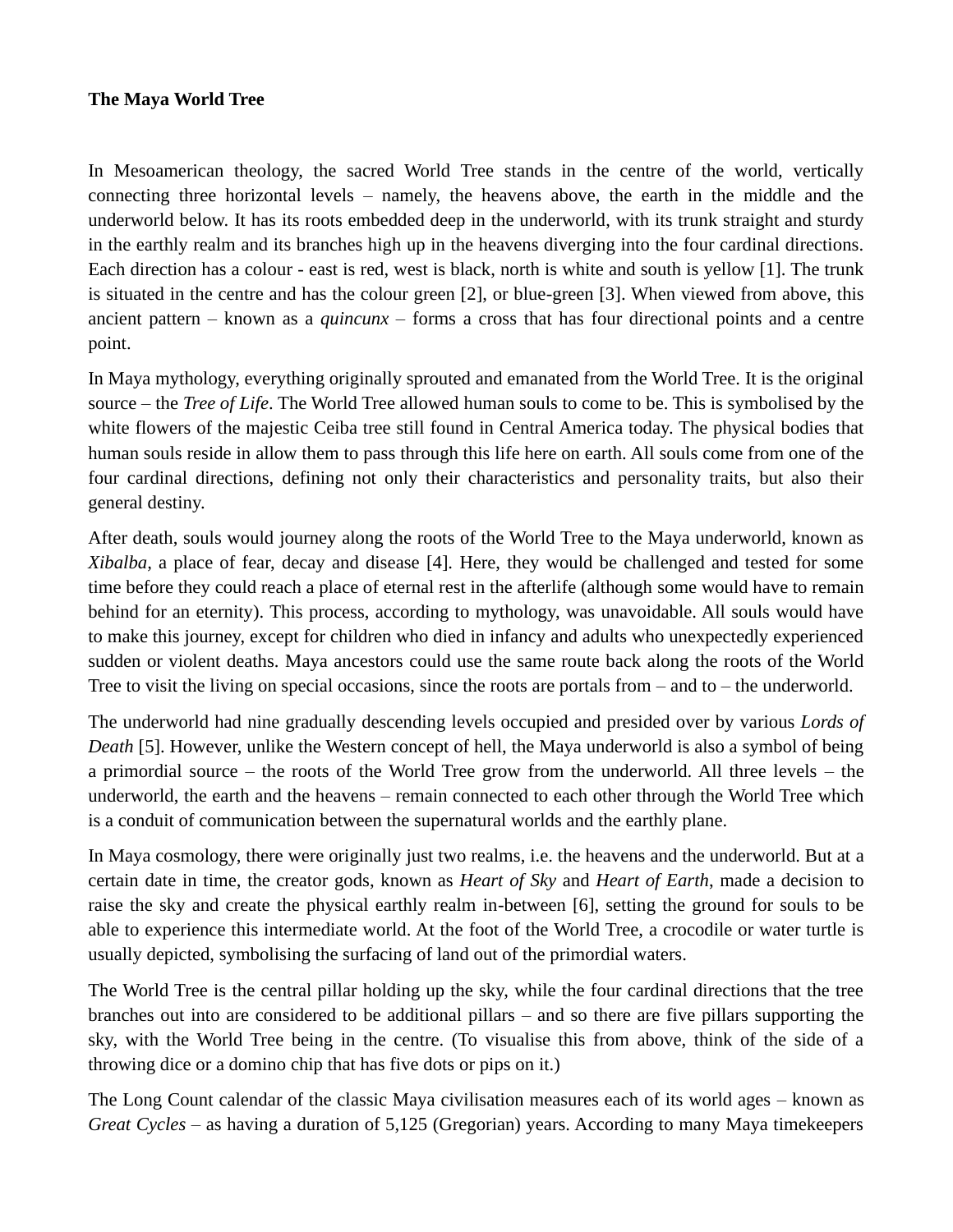and scholars, four *Great Cycles* have been completed so far, with the fourth one having ended at the end of 2012. Each one of these world ages had a direction in line with one of the four cardinal directions, but the (current, new) Fifth World is positioned in the centre [3]. As we already know, the Maya World Tree symbolises the centre, where everything comes from and where everything returns to.

In Maya mythology, the world was destroyed or partially destroyed during or after the end of each *Great Cycle –* and before a new one was created [7]. Another interpretation was that the sky of the old era would descend at its end (the sky would "fall," because the pillars holding it up would be destroyed) and that a new one would be raised afterwards; however, for the new sky to be raised, sacrifice had to be made [8][9][10].

Outside Maya circles, these concepts gave rise to a huge amount of cataclysmic predictions and prophecies about the literal end of the world, but the above symbolism was not necessarily meant to be taken completely literally. Symbolically speaking, there would be huge societal and cultural changes each time that there is a transition between *Great Cycles*.

History has, in fact, proven the Maya to be very accurate in forecasting some events. These predictions generally refer to energetic shifts affecting the human mind and consciousness, which then result in societal and cultural changes – while they could sometimes also manifest as physical, earthly changes. Ancient history, biblical scriptures and the mythology of many civilisations point to great environmental cataclysms that had occurred in ancient time, and when consulting actual time frames it would seem that some of them might, indeed, have happened at the end of previous *Great Cycles*. Such events cannot, therefore, be ruled out today either, especially considering the obvious ongoing effects of global environmental destruction and climate change (whether man-made *or* natural).

Evolution expanded during the four previous worlds into a different cardinal direction each time with each age representing the energetic characteristics of its direction. The elements of *Water*, *Earth*, *Air* and *Fire* have all been passed through. The current G*reat Cycle*, the one that only just recently started (post-2012), is said to contain the element of *Ether,* and this energy will grow gradually over time.

As stated before, the new energy flow is towards the symbolic centre during the Fifth World. This would eventually lead to a harmonisation [11] and a balancing of the previous evolutionary movements, reaching a blend of the four previous energies with a new one – *Ether –* added to the mix.

What this would mean [12] in reality would have to be experienced over time to know, but according to wise Maya spiritual leaders and the prophecies of indigenous groups in the Americas – such as the Hopis and the Mayans – we are meant to be co-creators during this process in line with our personal energetic traits and characteristics (as defined by Maya cosmology [13]).

This could be extrapolated upon by suggesting that, in order to be active participants, we would need to get to know ourselves much better (for details, please see: *The Keys to Conscious Co-Creation*); the reason being is that during this new world age everything will be returning to its own unique core. This is where the connection to the metaphysical *Universal Centre* resides – and that would also be relevant to us – and so, we humans will be prompted to return to our core-Selves, too.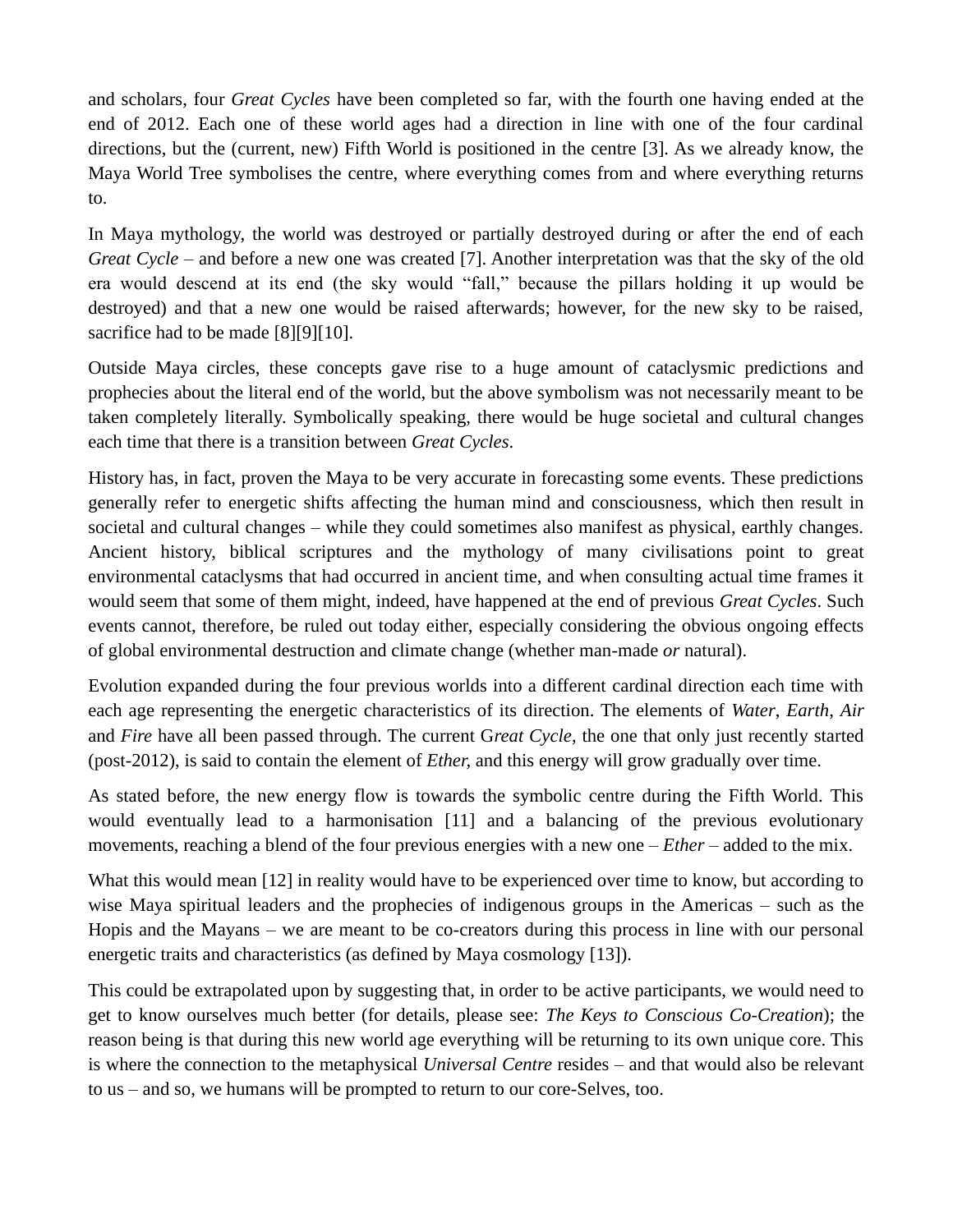There are two aspects to this new paradigm. First, the universe is naturally facilitating this movement by our entering of the Fifth World which is energetically situated in the centre of the metaphysical World Tree – which means that this is increasingly the very nature of the times in which we currently live. Second, the expectation of people being co-creators means that we can meet the universe halfway during this process. We can actively engage in knowing ourselves better through introspection and reflection, combined with acknowledgment and correction, which would guide us to act in accordance with our authentic higher-Selves.

There will, inevitably, have to be some personal sacrifices along the way, and the most difficult of these would be the hardest sacrifice of all – namely, sacrificing the vanity of the ego [8] and replacing that with humility. By doing so, we would open the door for the return of a part of our consciousness that we have lost – the consciousness of that which is sacred [14]. Returning to this lost consciousness can ultimately lead us back to reconnecting, and being in harmony, with the original Source of Life – the *Universal Centre* and the Tree of Life – which connects all centres with each other and connects them with Itself.

## **By J.J. Montagnier**

Published on 12 October, 2015. Updated on 20 April, 2020. Photography by the writer.

**Additional notes:** The concept of the Maya underworld is compatible with the Jungian concept of the Collective Unconscious, which underlies all individual consciousness. In a Jungian sense, the underworld is equivalent to the subconscious (also known as the unconscious), the earthly plane could be considered everyday consciousness, and the heavens would relate to having arrived at higher levels of awareness and consciousness.

## **Bibliography:**

[1] *It is the book of our Elders. It told how Sky and Earth were created, quartered into equinoxes and solstices. Divided into four parts, the directions: Red, the East; Black, the West; White, the North; and Yellow, the South.* 

Barrios, C. (2009): "*The Book of Destiny: Unlocking the Secrets of the Ancient Mayans and the Prophecy of 2012"*. HarperCollins, P. 47, Line 12

[2] *Colors associated with the quincunx are red in the east, white in the north, black in the west, yellow in the south and green in the center.* (2011, July 24)

ThoughtCo. https://www.thoughtco.com/ceiba-pentandra-sacred-tree-maya-171615

[3] *A fifth 'direction', the 'center', also formed a part of this scheme. Associated with a blue-green colour, this was most frequently represented by a great Ceiba tree, conceptualized as the 'tree of life'.*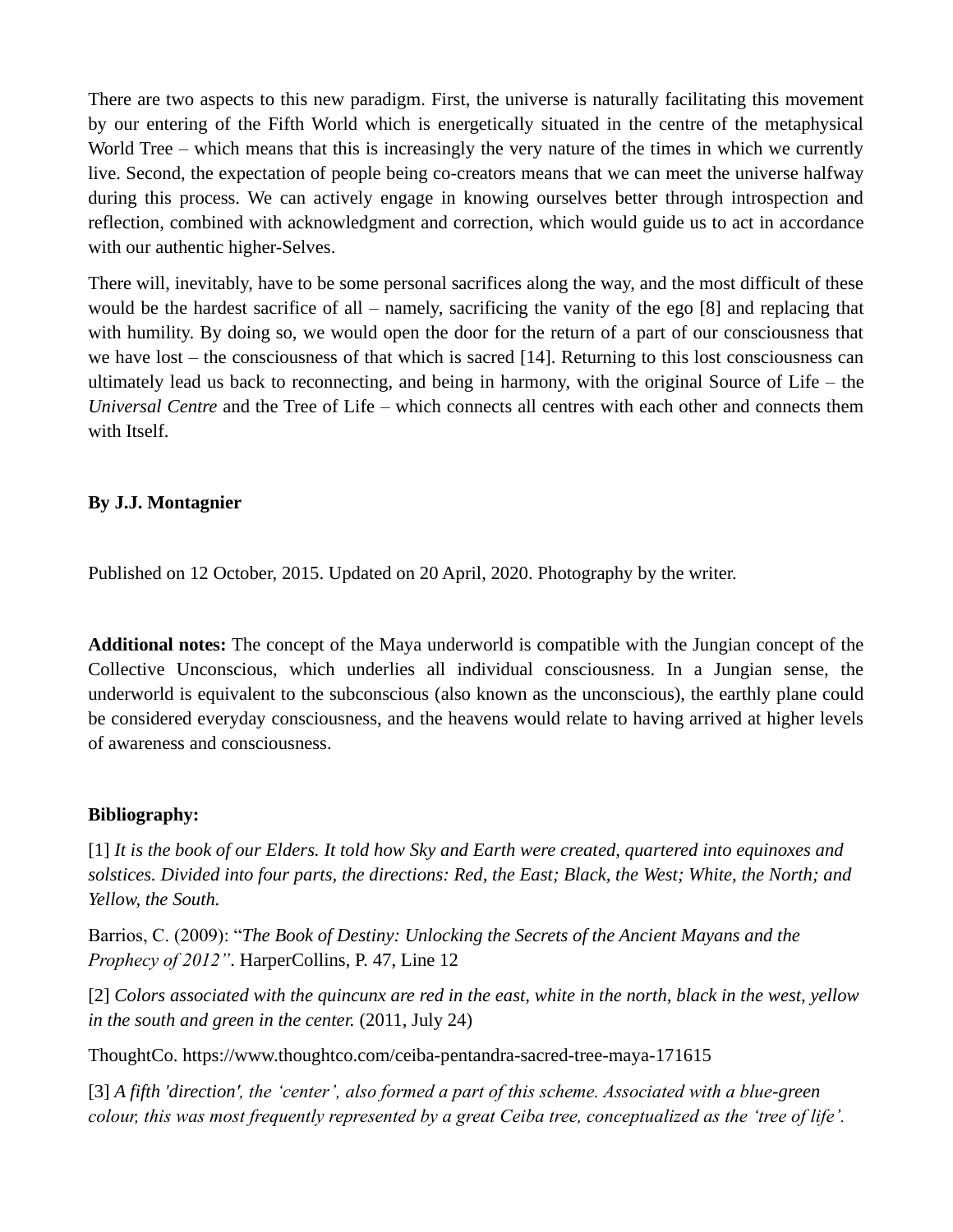McGill School of Computer Science:

https://www.cs.mcgill.ca/~rwest/wikispeedia/wpcd/wp/m/Maya\_mythology.htm

[4] *The ancient Maya believed that the underworld – Xibalba – was a 'place of fear'. In other accounts, Xibalba is a place of decay and disease and a destination of human souls after death.* 

Ancient Pages (20 Feb., 2018): https://www.ancientpages.com/2018/02/20/xibalba-nine-leveledunderground-place-of-fear-ruled-by-lords-of-death-in-maya-beliefs/

[5] *This large underground city is organised into nine, gradually descending levels. It contains passages, dark caves and the living spaces occupied by the Lords of Xibalba.*

Ancient Pages (20 Feb., 2018): https://www.ancientpages.com/2018/02/20/xibalba-nine-leveledunderground-place-of-fear-ruled-by-lords-of-death-in-maya-beliefs/

[6] *Thus was the earth created, when it was formed by the Heart of Heaven, the Heart of Earth, as they are called who first made it fruitful when the sky was in suspense and the earth was submerged in the water.* 

*"The Book of the People: Popol Vuh"*, Delia Goetz and Sylvanus Griswold Morley from Adrián Recino's translation from Quiché into Spanish, Plantin Press, Los Angeles (1954). Pdf version. Part I, Chapter 1, Page 4

[7] *According to a shared world view common throughout the Mesoamerican cultural sphere, the world has been created and destroyed a number of times.* "Worlds of Emergence"*,* P. 94

*Each cycle grows and develops until its very gifts become difficulties. The world falls out of balance and the gods bring it to an end.* "Worlds of Emergence", P. 95

*Munro Edmonson asserted that during period endings, the Yucatec Maya used to have ritual processions in which they carried icons of the World Tree to symbolize that the World Tree was raised at the beginning of every new cycle.* "The Chilam Balam Books"*,* P. 116

Johnson, K. (2012): "*The Mayan Prophecies: The Renewal of the World 2012-2072".* Pdf version. Published by Mystical Jaguar Productions, Taos, New Mexico

[8] Note from the writer: *In the Mayan Creation Story (the Popol Vuh), a deity named Seven Macaw had to be destroyed due to his pride – he committed the sin of "self-magnifying" and this was seen to be evil. This happened in the era of 'the wooden men' at the end of the Third World. This meant that Seven Macaw's ego had to be sacrificed before a new world, the Fourth World, could be created – before the Sky of the Fourth World could be raised by raising the new World Tree. It's worth bearing in mind that Mayan mythology and cosmology are intertwined, and the story lines also suggest celestial movements.* (J.J. Montagnier)

[9] *Seven Macaw is knocked from his perch atop the World Tree. Dennis Tedlock reports that among the Quiche Maya, the mid-summer descent of the Dipper just after sunset marks the beginning of the hurricane season, the time of flooding. The sky of the old order fell when Seven Macaw was knocked from his perch and the deluge destroyed the wooden people. The sky of the new world could only be raised by an act of sacrifice*.